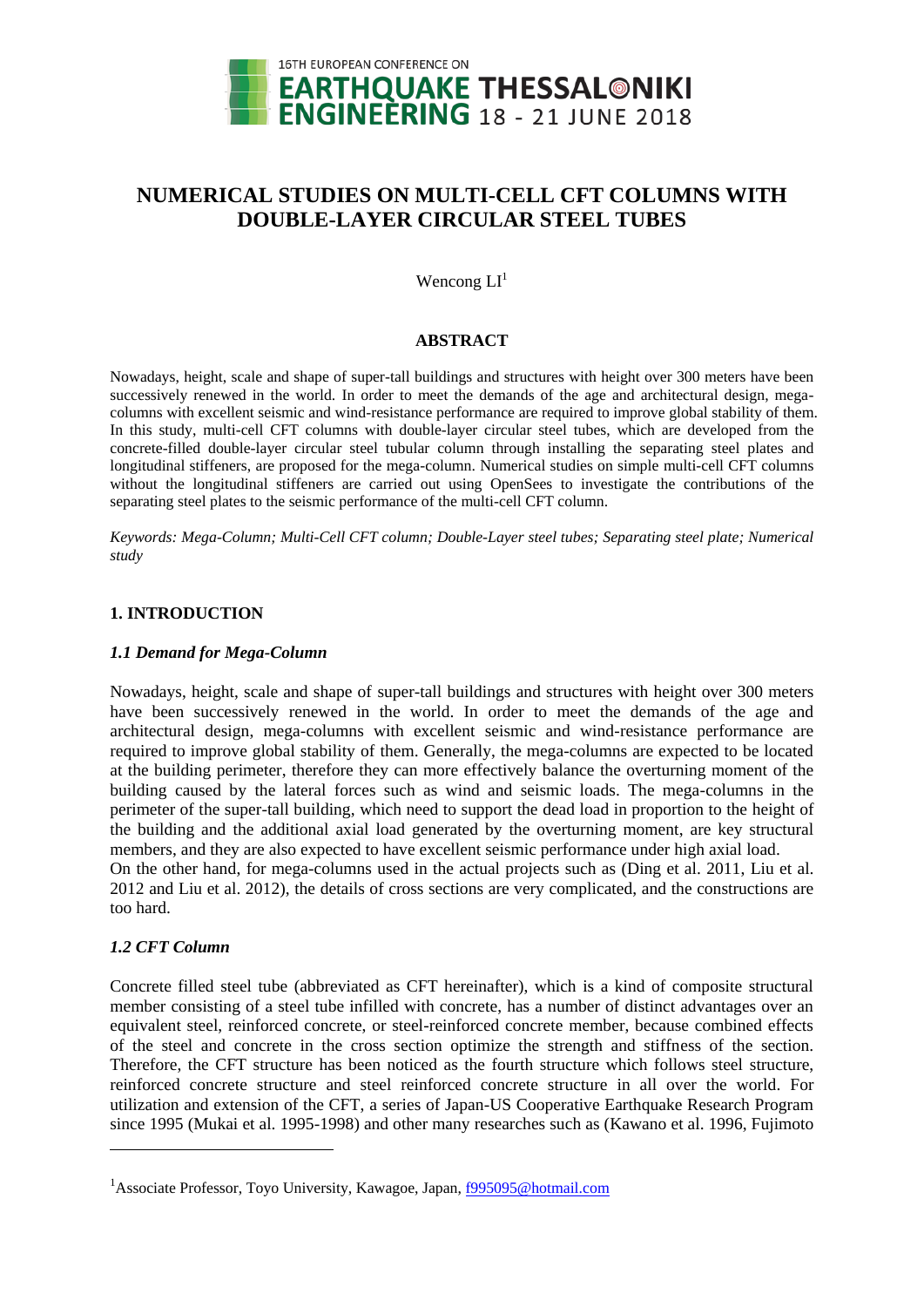et al. 1997, Tsuda and Matsui 1998, Yamamoto et al. 2002, Gould and Harmon 2002, Saisho et al. 2003, and Georgios and Dennis 2004) have been conducted.

In structural design of high-rise buildings in Japan, the key columns are often selected as CFT columns.

## *1.3 CFDLT Column*

Recently, a relatively simple cross-section of column with concrete-filled double-layer steel tubes shown in Figure 1 was proposed by Li (2017a) to decrease the axial compressive strain; and quasistatic cyclic test of the proposed concrete-filled double-layer steel tubular column (abbreviated as CFDLT column hereinafter) specimen was carried out by Li (2017b) to investigate its seismic performance under high axial load. The experimental result of the CFDLT column specimen indicated that the CFDLT column has a potential of being used as a mega-column in super-tall buildings or mega-structures in the future.



Figure 1. Cross-Section of concrete-filled double-layer steel tubular column (CFDLT column)

# *1.4 Multi-Cell CFT Column with Double-Layer Circular Steel Tubes*

With increase of the structural height of super-tall building, the CFDLT column shown in Figure 1 might not meet the requirement of structural design. In order to satisfied structural demand, multi-cell CFT column with double-layer steel tubes can be selected. Figure 2 shows two examples of steel skeleton section of multi-cell CFT columns with double-layer circular steel tubes proposed in this study, which are developed from the CFDLT column through installing the required separating steel plates and required longitudinal stiffeners.



Figure 2. Multi-Cell CFT columns with double-layer circular steel tubes

### *1.5 Previous Numerical Study on CFDLT Column*

Numerical study on the CFDLT column specimen was carried out by Li (2017c) using the finiteelement analysis platform of OpenSees (Mazzoni et al. 2007). It was clarified that a simple combined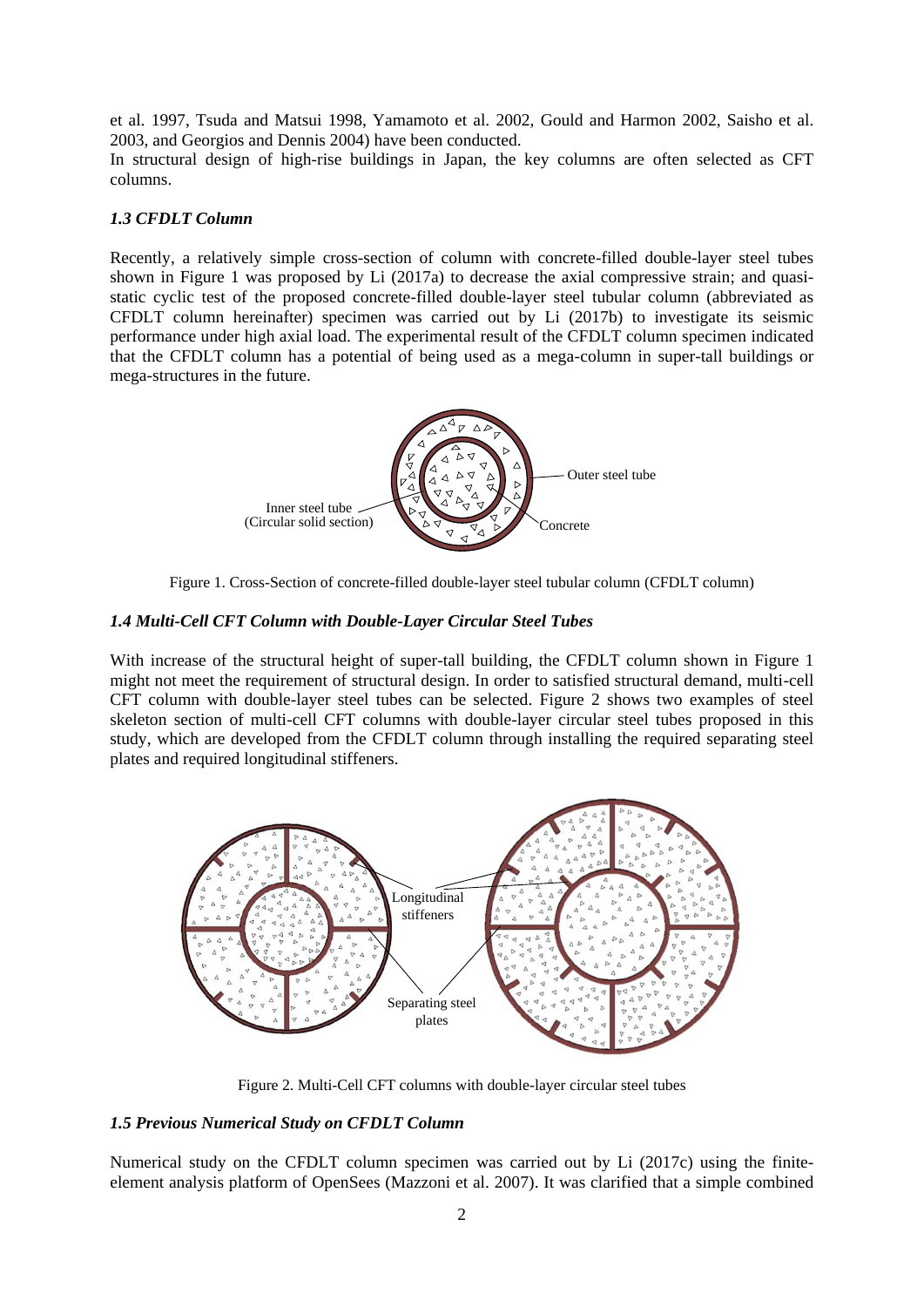constitutive model of concrete and steel tube can relatively accurately and safely evaluate the skeleton curve of the experimental lateral force-drift ratio relationship for the CFDLT column specimen even though the buckling behavior of steel tubes and compressive strength degradation of concrete are not considered. This simple combined constitutive model will shortly be introduced in Section 2.1 and Section 2.2.

## *1.6 Purpose of This Study*

The purpose of this study is to investigate the contributions of the separating steel plates to the seismic performance of the multi-cell CFT column with double-layer circular steel tubes through numerical analyses.

## **2. SUMMARY OF SIMPLE COMBINED CONSTITUTIVE MODEL OF CONCRETE AND STEEL TUBE USED IN PREVIOUS NUMERICAL STUDY ON CFDLT COLUMN**

## *2.1 Simple Constitutive Model of Concrete for CFDLT Column*

The simple constitutive model of concrete for the CFDLT column proposed in previous work of Li (2017c) is shown in Figure 3. The  $\sigma_B$  is the concrete compressive strength (compression is negative) which is assigned a value as compressive strength of concrete cylinder. The  $\varepsilon_c$  is concrete strain once the compressive stress reaches the compressive strength (compression is negative), and the  $\varepsilon_c$  is defined as  $\varepsilon_c$ <sup>'</sup> which is the strain at compressive strength based on uniaxial compression test of the CFDLT column with the same cross-section and a height-diameter ratio equal to 3.0. In tension, the simple constitutive model of concrete was considered as Zero Tensile Strength model (no tensile strength).



Figure 3. Concrete compressive pre-peak and post-peak response

## *2.2 Simple Constitutive Model of Steel Tubes for CFDLT Column*

The constitutive model of the steel tubes for the CFDLT column proposed in previous work of Li (2017c) is shown in Figure 4. In this simple model with bilinear skeleton curve, strain-hardening ratio (ratio between post-yield tangent and initial elastic tangent), *b*, is defined as follows:

$$
b = \frac{f_u - f_y}{(\varepsilon_u - \varepsilon_y) \cdot E_0} \tag{1}
$$

where,  $f_y$  is the yield strength,  $\varepsilon_y$  is the yield strain,  $E_0$  is the initial elastic tangent, and  $f'_u$  and  $\varepsilon_u$  are the stress and the strain corresponding to the initial point of ultimate-strength plateaus, respectively.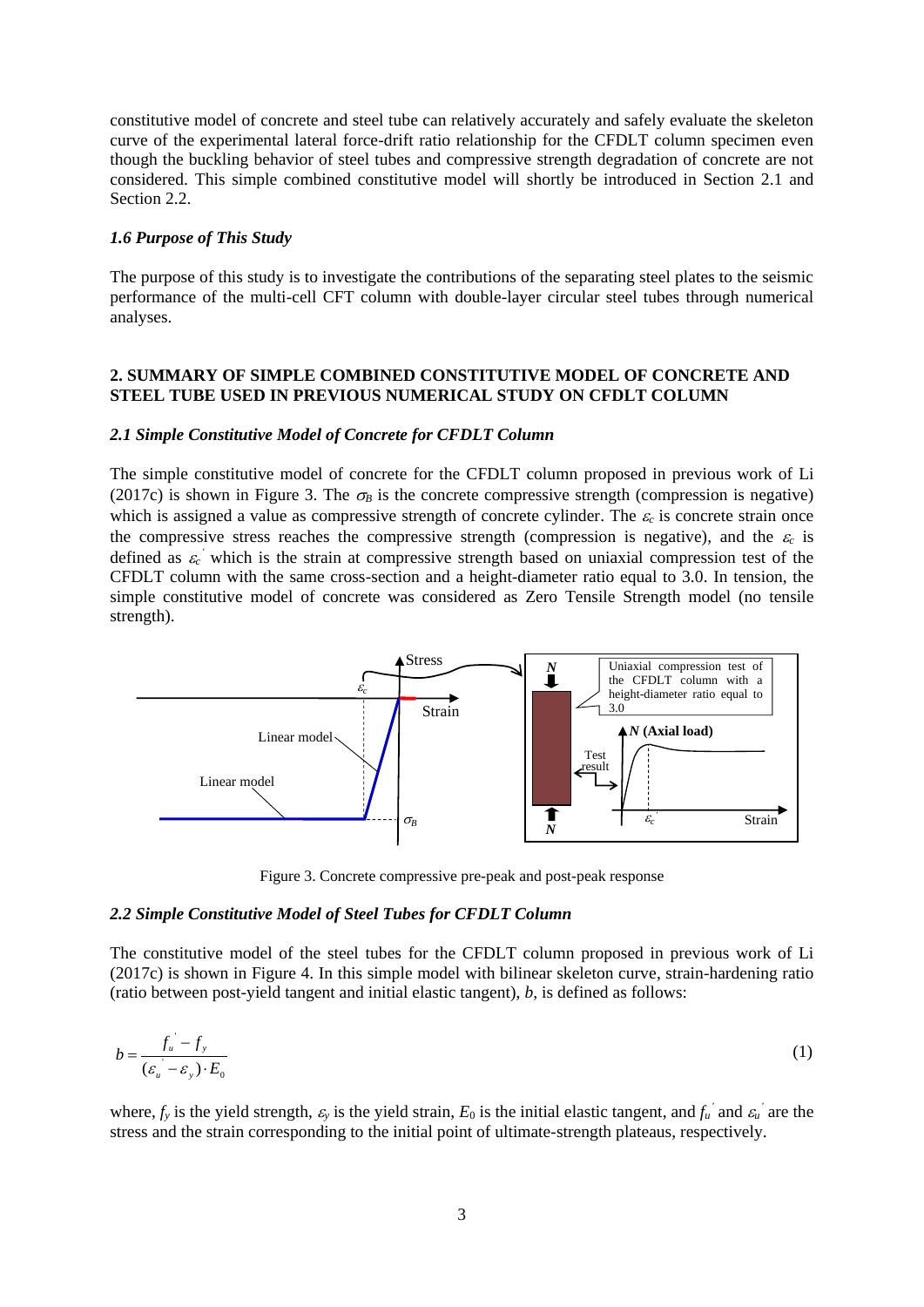

Figure 4. Constitutive law of steel tube

### *2.3 Summary of CFDLT Column Specimen in Previous Study*

15-CFDLT is a concrete-filled double-layer steel tubular column specimen with circular solid section, which was the CFDLT column specimen in previous study of Li (2017b). The details of this specimen are illustrated in Figure 5. In column region of 15-CFDLT, diameter of cross-section is 190.7 mm, clear height is 800 mm, and shear span to depth ratio is about 2.1. The column has two concentric circular steel tubes. Outer steel tube and inner steel tube of 15-CFDLT are  $\phi$ 190.7 x 6 (outer diameter of 190.7 mm and thickness of 6 mm) and  $\phi$ 89.1 x 3.2, respectively. Axial force ratio of the column is 0.5. The steel ratio of column is 15.2%.



Figure 5. Details of 15-CFDLT

## *2.4 Comparison of Experimental Result and Numerical Result*

The comparison of skeleton curve of experimental lateral force-drift ratio relationship in first quadrant and numerical lateral force-drift ratio response for 15-CFDLT is shown in Figure 6. In Figure 6, *Q* and *R* represent the lateral force and the drift ratio, respectively.

Figure 6 shows that the simple combined constitutive model of concrete and steel tube can relatively accurately and safely evaluate the skeleton curve of the experimental lateral force-drift ratio relationship for the column specimen 15-CFDLT.

Further details of the column specimen 15-CFDLT, experimental results of 15-CFDLT and experimental setup for 15-CFDLT can be investigated in the previous work of Li (2017b); further details of numerical modelling of 15-CFDLT can be investigated in reference of Li (2017c).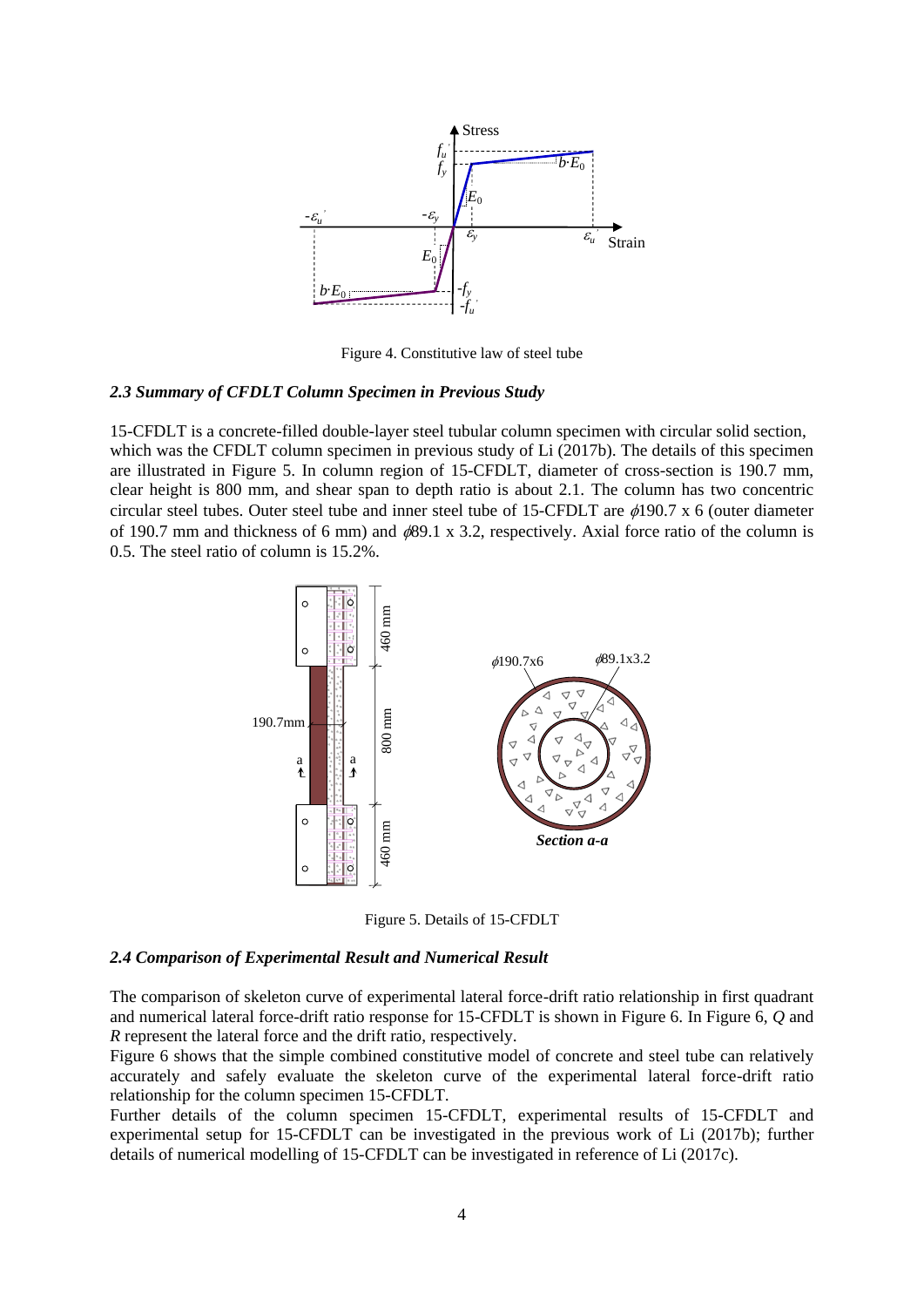

Figure 6. Comparison of experimental result and numerical result (15-CFDLT)

## **3. NUMERICAL STUDIES ON MULTI-CELL CFT COLUMNS WITH DOUBLE-LAYER CIRCULAR STEEL TUBES**

The purpose of this study is to investigate the contributions of the separating steel plates to the seismic performance of the multi-cell CFT column with double-layer circular steel tubes. For investigation of the contributions as mentioned above, experimental tests can be the most reliable source. However, it is too costly and difficult to test actual multi-cell CFT column specimens. Instead, numerical analyses are selected to capture these contributions in this study. This chapter describes nonlinear numerical studies on simple multi-cell CFT (double-layer circular steel tubes) column specimens without longitudinal stiffeners based on OpenSees.

# *3.1 Column Specimens for Numerical Studies*

A CFDLT column specimen and two simple multi-cell CFT column specimens are planned to investigate in this study through numerical analyses. The details of these three specimens are illustrated in Figure 7. The analysis parameters of them are summarized in Table 1. The mechanical

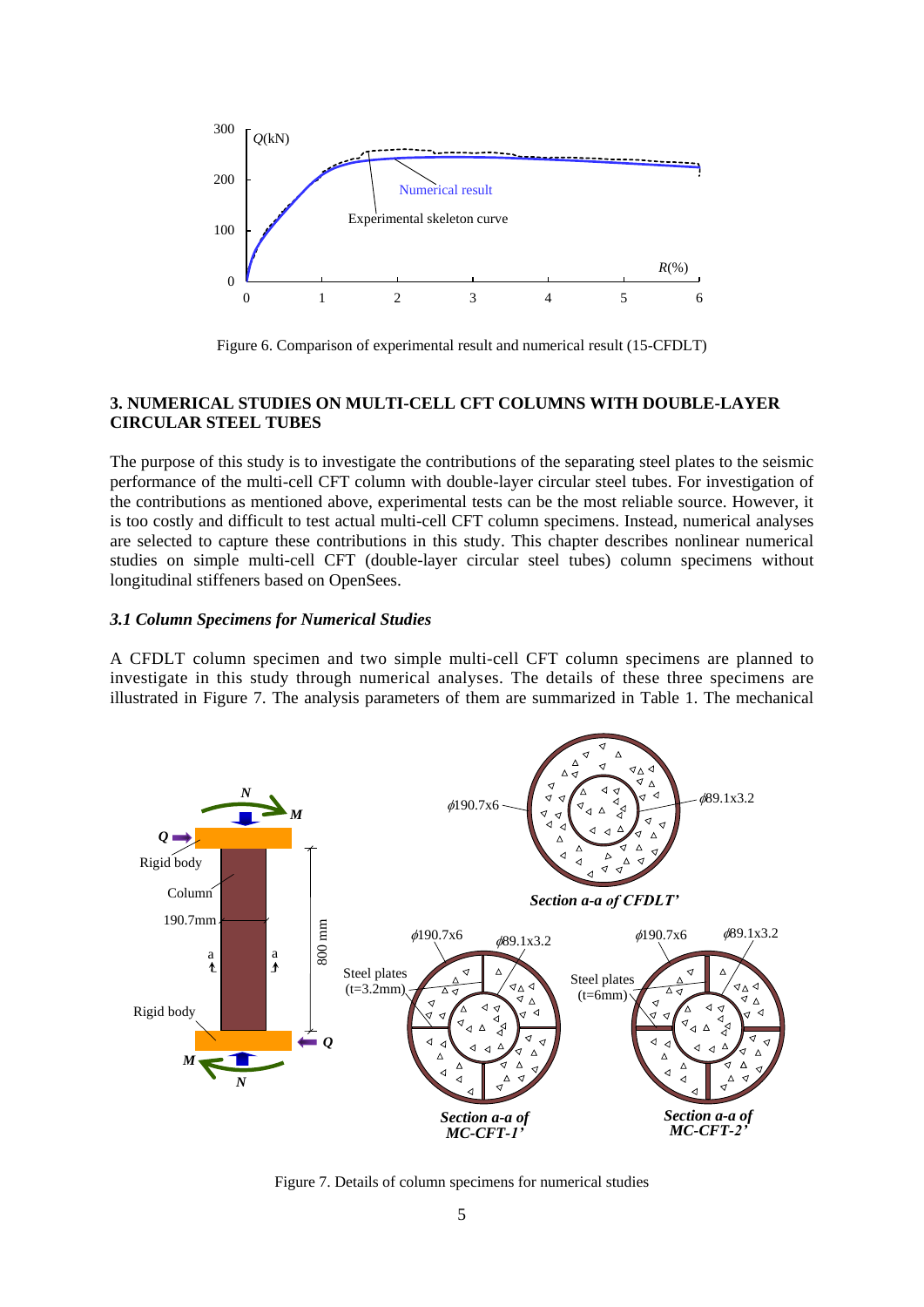properties of steel tubes, separating steel plates and concrete used in these specimens are listed in Table 2.

CFDLT' is a conventional concrete-filled double-layer steel tubular column specimen. MC-CFT-1' and MC-CFT-2' are simple multi-cell CFT column specimens which are transformed from CFDLT' through installing four separating steel plates distributed uniformly between the outer steel tube and inner steel tube. Each specimen has two concentric circular steel tubes. In column region of every specimen, diameter of cross-section is 190.7 mm, clear height is 800 mm, and shear span to depth ratio is about 2.1. Outer steel tube and inner steel tube for each specimen are selected as  $\phi$ 190.7 x 6 and  $\phi$ 89.1 x 3.2, respectively. The shape of column region and sizes of outer steel tube and inner steel tube of each specimen are determined based on the specimen 15-CFDLT which has been introduced in Section 2.3. Thicknesses of the separating steel plates of MC-CFT-1' and MC-CFT-2' are chosen as 3.2 mm and 6 mm, respectively according to the thicknesses of their inner steel tubes and outer steel tubes.

All the steel tubes and separating steel plates used in the planned column specimens are considered to have the same material, and their mechanical properties are selected as those of the outer steel tube of 15-CFDLT. In addition, the mechanical properties of concrete of the planned column specimens are chosen to be the same with those of the concrete of 15-CFDLT.

CFDLT', MC-CFT-1' and MC-CFT-2' are considered to be subjected to antisymmetric bending moment and shear force under constant axial load. Axial force ratio of column region of CFDLT' is set at 0.5 which is the same ratio with that of 15-CFDLT. However, the axial loads on column regions of MC-CFT-1' and MC-CFT-2' are considered as the same load with that of CFDLT'.

| <b>Specimens</b> | N or $\eta_0$                                                 |                |                 | Outer tube Inner tube Separating plate |
|------------------|---------------------------------------------------------------|----------------|-----------------|----------------------------------------|
| CFDLT'           | $\eta_0 = A_{so} f_{vo} + A_{si} f_{vi} + A_c \sigma_B = 0.5$ | $\phi$ 190.7×6 | $\phi$ 89.1×3.2 |                                        |
| $MC-CFT-1'$      | Same N with CFDLT'                                            | $\phi$ 190.7×6 | $\phi$ 89.1×3.2 | $t=3.2$ mm                             |
| $MC-CFT-2$       | Same N with CFDLT'                                            | $\phi$ 190.7×6 | $\phi$ 89.1×3.2 | $t = 6$ mm                             |

Table 1. Analysis parameters of column specimens

Note:  $N =$  axial load on column,  $\eta_0 =$  axial force ratio of CFDLT',  $A_{so} =$  area of outer steel tube of CFDLT',  $A_{si}$  = area of inner steel tube of CFDLT',  $f_{yo}$  = yield strength of outer steel tube of CFDLT',  $f_{yi}$  = yield strength of inner steel tube of CFDLT',  $A_c$  = area of concrete in cross-section of CFDLT',  $\sigma_B$ ' = compressive strength of concrete cylinder of CFDLT'

| Table 2. Mechanical properties of materials of column specimens for numerical studies |  |  |  |
|---------------------------------------------------------------------------------------|--|--|--|
|                                                                                       |  |  |  |

| a) Steel          |         |                 |           |                                   |        |  |
|-------------------|---------|-----------------|-----------|-----------------------------------|--------|--|
| <b>Categories</b> | Īν      | $\mathcal{E}_v$ | $E_0$     | $\sigma_{\!\scriptscriptstyle H}$ | $\%EL$ |  |
| $\phi$ 190.7×6    | 389 MPa | 0.174%          | $223$ GPa | 457 MPa                           | 41.1%  |  |
| $\phi$ 89.1×3.2   | 389 MPa | 0.174\%         | $223$ GPa | 457 MPa                           | 41.1%  |  |
| $PL-3.2$          | 389 MPa | 0.174\%         | $223$ GPa | 457 MPa                           | 41.1%  |  |
| $PL-6$            | 389 MPa | 0.174%          | 223 GPa   | 457 MPa                           | 41.1%  |  |

Note:  $f_y$  = yield strength of steel,  $\varepsilon_y$  = yield strain of steel,  $E_0$  = initial elastic tangent of steel,  $\sigma_u$  = ultimate strength of steel,  $\%EL =$  percentage elongation of steel

| b) Concrete    |                       |  |
|----------------|-----------------------|--|
| $\sigma_{\!B}$ | $\pmb{\mathcal{E}}_c$ |  |
| -59.4 MPa      | $-0.01$               |  |

Note:  $\sigma_B$  = concrete compressive strength (compression is negative),  $\varepsilon$  = concrete strain once the compressive stress reaches the compressive strength (compression is negative)

## *3.2 Numerical Modelling with OpenSees*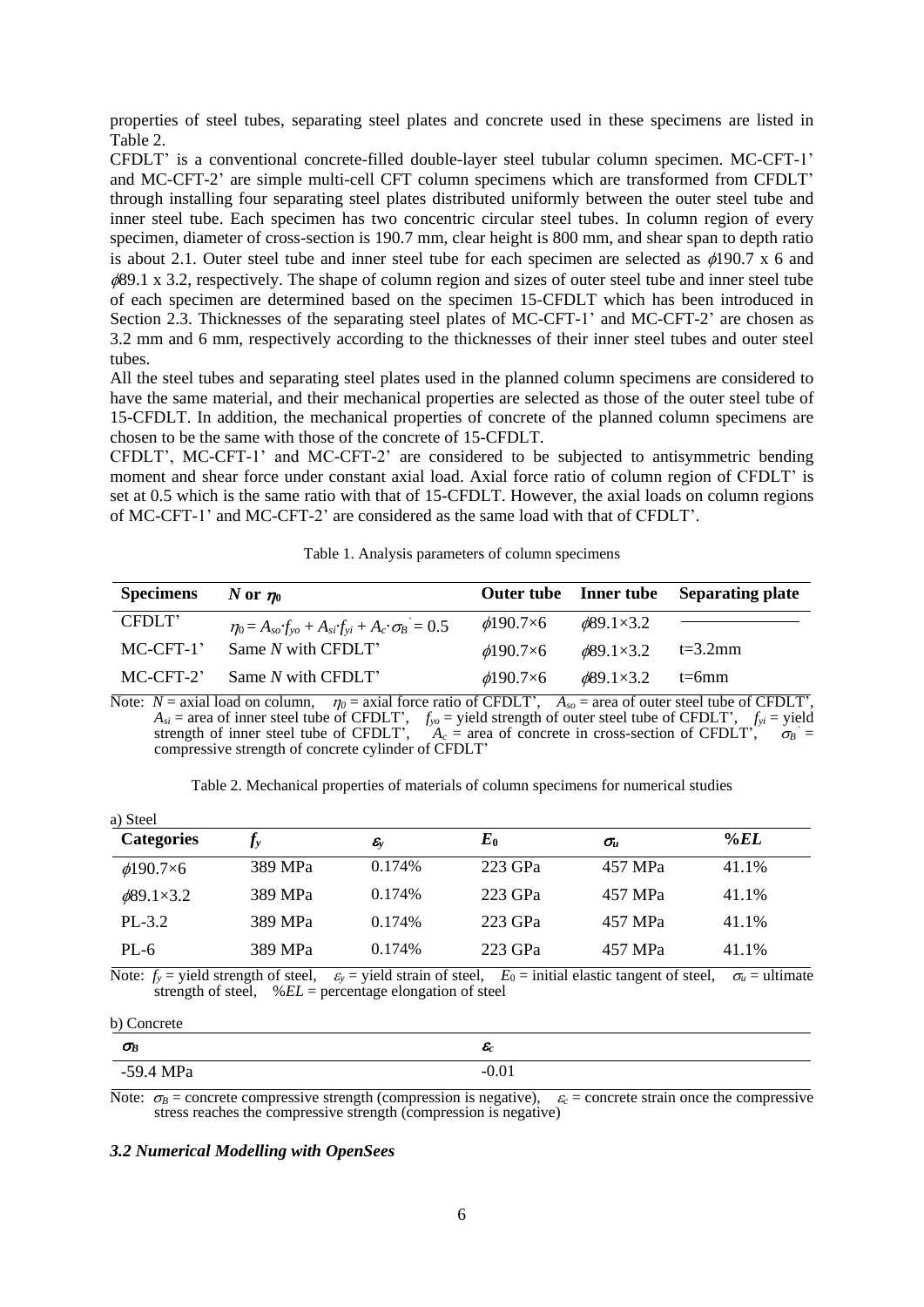Figure 8 illustrates the numerical models of CFDLT', MC-CFT-1' and MC-CFT-2' in OpenSees. In each specimen, the column region is modelled with two element nodes and a two-dimensional nonlinear beam-column element with fiber sections located at the integration points. Every nonlinear beam-column element consists of eight integration points. Every fiber in each fiber section is under uniaxial state of stress. Each element node has three degrees-of-freedom. Element node 1 is fully fixed, and element node 2 is constrained on rotation only according to the boundary conditions.

In this study, the concrete is simulated with the Hysteretic Material in which the envelope of the compressive stress-strain response is defined using the simple constitutive model of concrete shown in Figure 3. The concrete strain once the compressive stress reaches the compressive strength,  $\varepsilon_c$ , is assigned a value of -0.01 according to the previous work of Li (2017c). In tension, the model of concrete is also considered as Zero Tensile Strength model which is the same with the simple constitutive model of concrete shown in Figure 3.

The outer steel tubes and inner steel tubes are simulated with Steel01 Material in which the envelope of the compressive stress-strain response and tensile stress-strain response are defined using the simple constitutive model shown in Figure 4. The monotonic compressive and tensile behavior of separating steel plates is also considered as the same behavior with the model shown in Figure 4. In this study, strain-hardening ratio, *b*, is assigned a value of 0.005 based on the previous work of Li (2017c).

For each column specimen, *P*-Delta coordinate transformation is adopted to perform a linear geometric transformation of stiffness and resisting force from the basic system to the global coordinate system, considering second-order *P*-Delta effects; Energy Increment Test is selected to specify a tolerance on the inner product of the unbalanced load and displacement increments at the current iteration; the modified Newton-Raphson algorithm is used to solve the nonlinear residual equation; an imposed lateral displacement,  $\delta$ , is applied to element node 2 which is a control node (see Figure 8).



Figure 8. OpenSees models of column specimens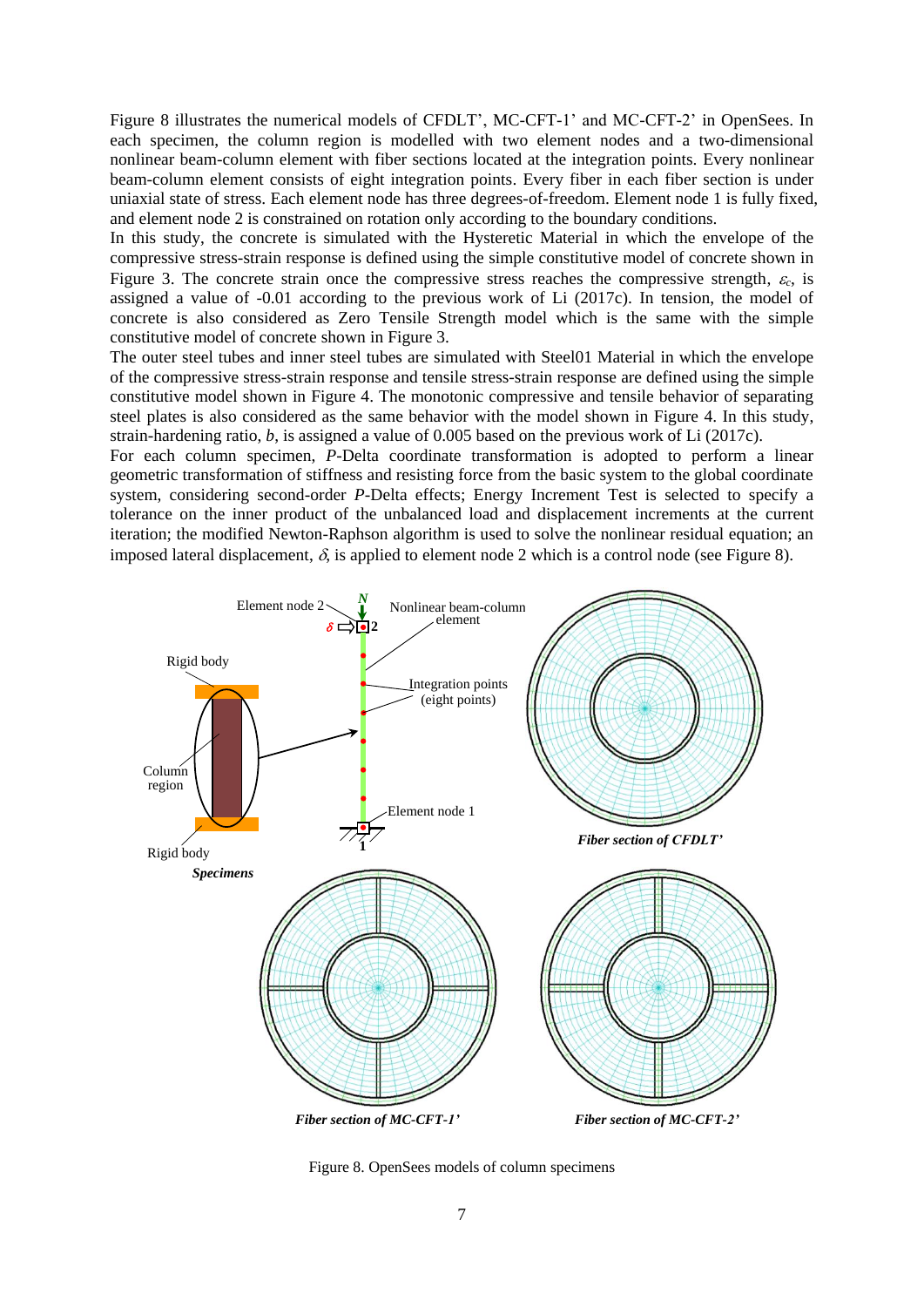### *3.3 Numerical Results Based on OpenSees*

The static pushover analyses are carried out based on the numerical models as mentioned in Section 3.2. The comparison of numerical lateral force-drift ratio response before drift ratio of 3.0% is shown in Figure 9.

Numerical flexural stiffness of MC-CFT-2' is higher than those of MC-CFT-1' and CFDLT'. Numerical lateral capacities of MC-CFT-2' and MC-CFT-1' are about 1.23 times and 1.13 times larger than that of CFDLT', respectively. The numerical results present the seismic performance of MC-CFT-2' is better than that of MC-CFT-1' because MC-CFT-2' has the thicker separating steel plates. CFDLT' shows the worst seismic performance because CFDLT' has no separating steel plate. It is proven that the separating steel plate can improve the flexural stiffness and increase the lateral capacity.



Figure 9. Comparison of numerical lateral force-drift ratio response

## **4. CONCLUSIONS**

The following conclusions can be drawn from the above studies:

(1) Multi-cell CFT columns with double-layer circular steel tubes, separating steel plates and longitudinal stiffeners are proposed to meet the requirement of the structural design for the super-tall buildings in the future.

(2) Numerical lateral capacities of MC-CFT-2' and MC-CFT-1' are about 1.23 times and 1.13 times larger than that of CFDLT', respectively.

(3) The separating steel plate in the multi-cell CFT column can improve the flexural stiffness and increase the lateral capacity.

### **5. REFERENCES**

Ding J, Chao S, Zhao X, Wu H (2011). Critical Issues of Structural Analysis for the Shanghai Center Project. *Journal of Building Structures*, 31(6): 122-131 (in Chinese).

Liu P, Yin C, Kevin L, Liu G, Huang X, Goman H, Alexis L (2012). Structural System Design and Study of Tianjin Goldin 117 Mega Tower. *Journal of Building Structures*, 42(3): 1-9 (in Chinese).

Liu P, Yin C, Cheng Y, Zhu Y, Liu Y, Wu H, Li X, Yang M, Liu H, Li Z (2014). Structural Design and Research of Beijing CBD Core Area Z15 Plot China Zun Tower. *Building Structure*, 44(24): 1-8 (in Chinese).